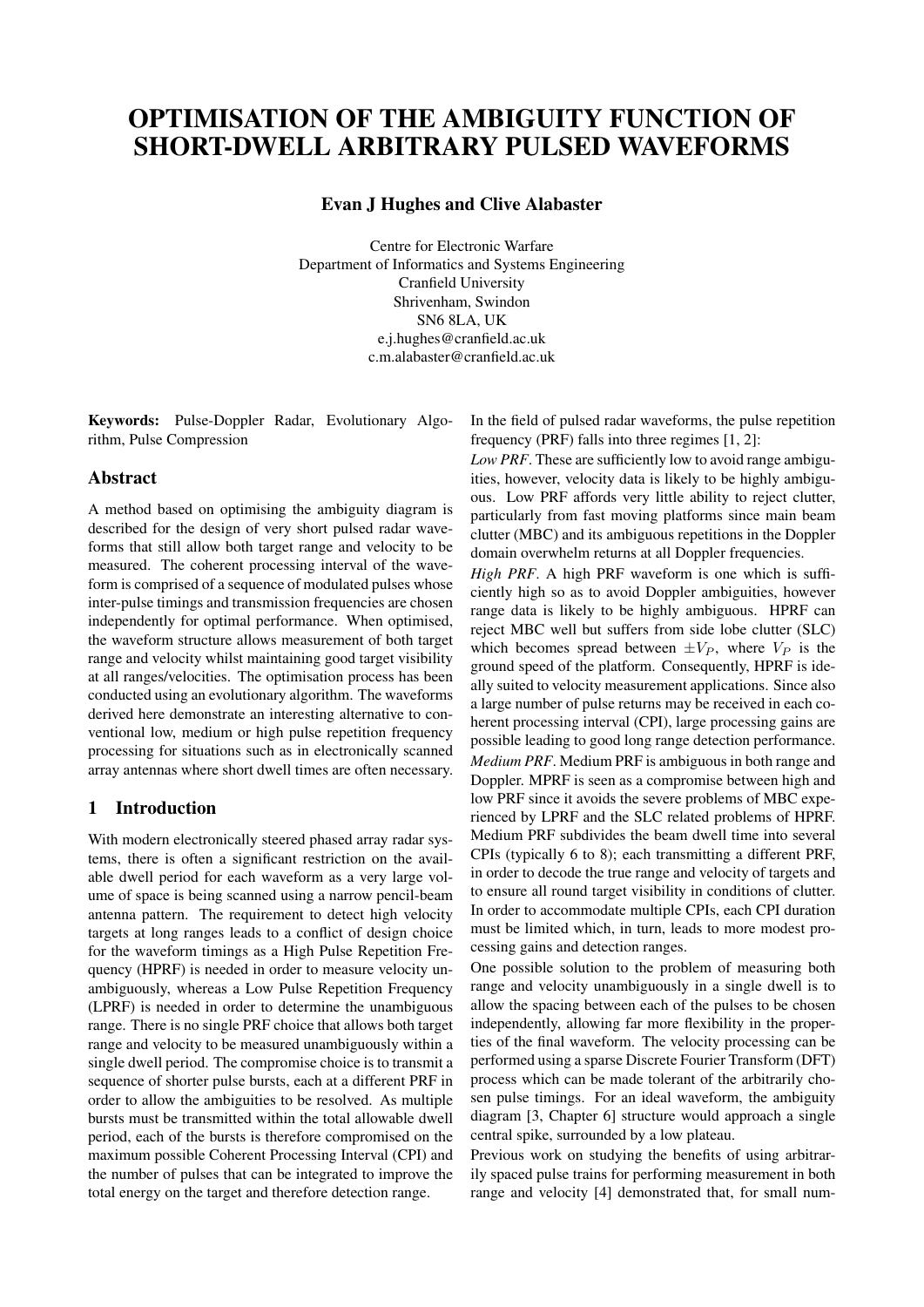bers of pulses  $(< 10$ ) it is possible to use optimisation procedures that use an ambiguity diagram of the waveform in order to produce waveform timings that have a useful degree of unambiguous visibility in both range and velocity simultaneously. The previous work studied a simple waveform structure where small numbers of pulses were used and every pulse had the same modulation characteristics and a consistent transmission frequency. Alternative 'classical' design approaches were compared to waveforms that were optimised and it was determined that the use of optimisation tools can indeed produce useful waveform timings. The previous work indicated that the issue of pulse eclipsing is often in conflict with the requirements of lowambiguity range and velocity performance however, and if many more pulses are to be packed into a short dwell, the issues of minimising eclipsing whilst also optimising the ambiguity function need to be addressed.

This paper extends the previous technique significantly by considering the transmission of Linear Frequency Modulated (LFM) pulses that are offset in frequency to allow the effects of eclipsing to be partially decoupled from the range and velocity ambiguity diagram. The dwell times considered are also much shorter and the number of pulses employed much larger. The resulting optimisation problem is far more difficult and so evolutionary optimisation methods have again been applied to attempt to produce waveforms with a 'thumb-tack' like behaviour.

Section 2 describes the structure of the waveforms that are being optimised and the methods of processing for extracting target returns, Section 3 describes the optimisation process and Section 4 shows example performance results of an optimised waveform. Finally Section 5 concludes.



Figure 1: Waveform timings for envelope of transmitted pulses

## 2 Waveform Structure

The design aim is to derive waveforms which yield an ambiguity diagram as close to the ideal as possible, whilst trading ambiguities against eclipsing losses. A general pulse sequence of N pulses is illustrated in Figure 1, in which the pulse widths are  $\tau_1$ ,  $\tau_2$ ,  $\ldots$   $\tau_N$ , the Pulse Intervals (PI) between the pulses are  $T_1, T_2, \ldots T_N$  and the start times of the rising edges of the pulses are  $t_1, t_2, \ldots t_N$ . The first pulse is always taken to start at zero time  $(t_1 = 0)$ . The optimisation process also allows the total dwell time to be fixed as *T*.

The individual PIs may be chosen to be ambiguous in range or velocity, however to guarantee that the furthest target of interest has been illuminated by all of the pulses, the last PI of the pulse sequence determines the maximum unambigu-

ous range as shown in (1), where  $c = 3 \times 10^8 m^{-s}$  is the speed of propagation.

$$
R_{mu} = \frac{c(\tau_N + T_N)}{2} \tag{1}
$$

The pulse start time of pulse *k* may be determined as in (2), where the timing of the first pulse is  $t_1 = 0$ .

$$
t_k = \sum_{i=1}^{k-1} (\tau_i + T_i)
$$
 (2)

For this study, each of the pulses is modulated with a section of a long Linear Frequency Modulated (LFM) Chirp signal. The long chirp will generally be equivalent to 3 to 10 times the length of the longest transmitted pulse and is therefore never transmitted in its entirety. The section of the long chirp used to modulate each pulse is intended to be different to allow extra degrees of freedom to the optimisation process. The optimisation process can therefore select the start time and essentially the centre frequency of each chirped pulse. On reception, the received short pulses are compressed (i.e. cross-correlated) using the full long LFM chirp characteristics, rather than each of the individual short chirp sweeps. The result is a cross-correlation of the full long chirp sweep with each of the individual short pulse sweep returns. The resulting cross correlation profiles have interesting properties in that the central compression peak may appear offset in time and phase when compared to the actual transmission time (and phase) of each pulse. The pulse compression can be performed easily using a padded Fast Fourier Transform (FFT) process. If the zero padding of the reference long chirp and received signal is chosen carefully, an apparent shift in the pulse positioning can be created by inducing artificial range-Doppler coupling effects from the transmission of a range of LFM chirp sections.

$$
\Delta R = \frac{c}{2B} \tag{3}
$$

Figure 2 shows an enlarged view of an example pulse after compression. As the central section of the reference chirp was not used, the resulting compression peak is offset in time. The time-sidelobes are visible clearly and have been reduced from the usual sinc pattern by the application of a Hamming window envelope to the transmitted chirps.

For example if the long reference chirp has a total bandwidth of B=20MHz and pulses of  $\tau = 10 \mu s$  are transmitted with a bandwidth of 7.5MHz (using (3) gives a range resolution  $\Delta R = 20m$ , the reference chirp has the same sweep rate as the shorter transmitted chirp and so would have an equivalent length of  $T_c = 26.7 \mu s$  if it was ever transmitted. After cross correlation, the correlation profile will have a total width of  $(10 + 26.7)$ *us* and the location of the central spike will be dependent on what the centre frequency of the transmitted chirp was. Figure 3 shows a diagram of the zero padding needed in order to allow FFT based pulse compression using the received signal of length *T* and the theoretical reference long chirp with the same sweep rate as the transmitted pulses which would have an equivalent length of *Tc*. The compression process is performed via FFT as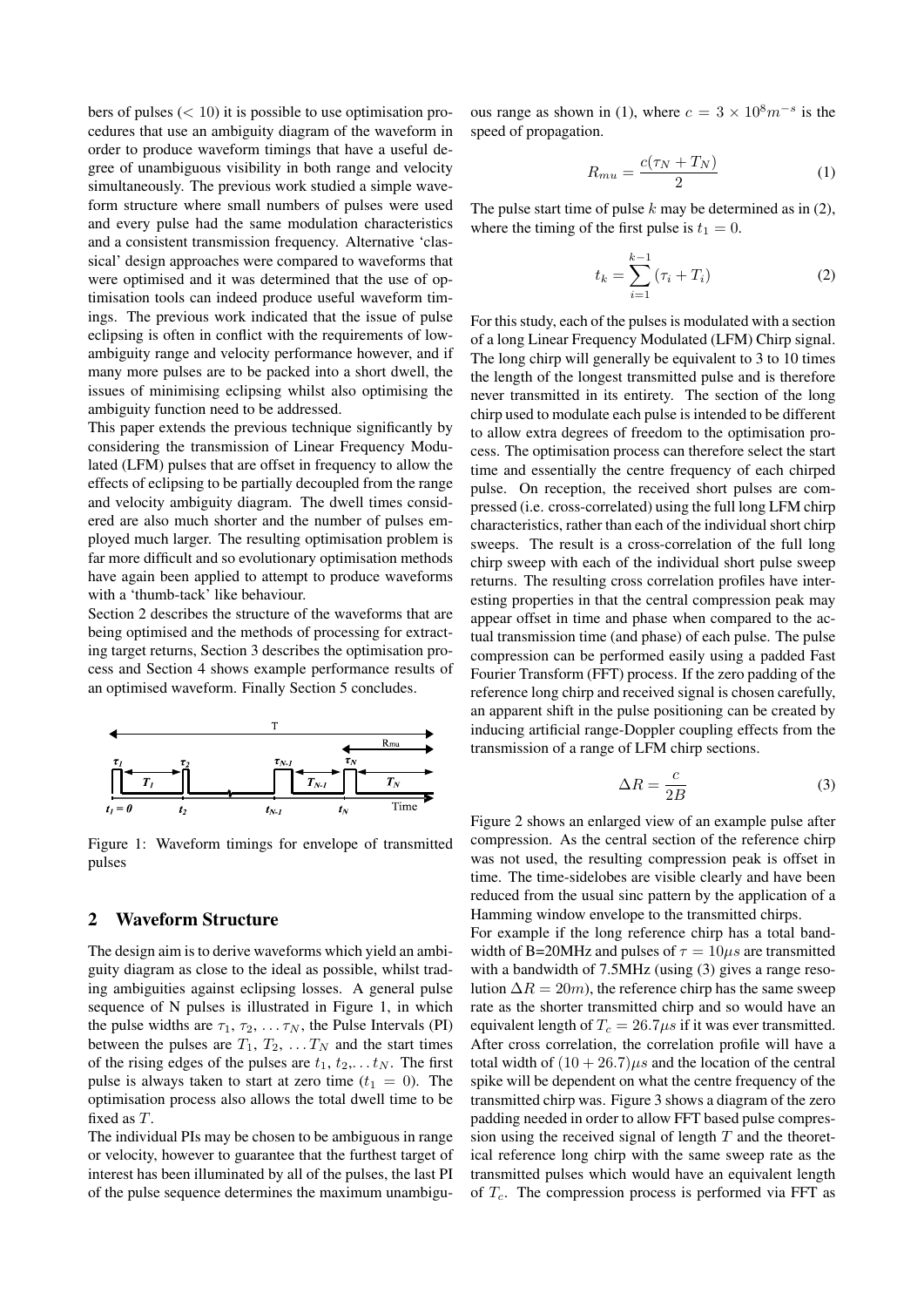

Figure 2: Enlarged view of a pulse after pulse compression. The shift in the location of the pulse compression peak is clear, along with the pulse compression artefacts which now occupy a time period of  $τ<sub>i</sub> + T<sub>c</sub>$ .

detailed in (4), where  $S_{Rx}(t)$  denotes the received complex samples at time *t* (down converted to baseband),  $C_{ref}^*(t)$ denotes the complex conjugate of the long reference chirp waveform (baseband definition prior to multiplication with carrier) defined in (5) and  $S_c(t)$  denotes the complex pulsecompressed received waveform.



Figure 3: Zero padding of waveforms to be cross correlated using a FFT. The upper trace shows the reference chirp of theoretical length  $T_c$  which is post-padded with zeros of length *T* (the waveform length in Fig. 1). The lower trace shows the received signal of length *T* that is pre-padded with a section of zeros of length  $T_c$ . Note that the shading of the pulses in the lower trace indicate that they are from different sub-sections of the larger chirp in the upper trace.

$$
S_c(t) = \text{IFFT} \{ \text{FFT}(C_{ref}^*(t)) \times \text{FFT}(S_{Rx}(t)) \} \tag{4}
$$

$$
C_{ref}(t) = \exp\left(j2\pi t \left(\frac{Bt}{2T_c} + \frac{B}{2}\right)\right) \tag{5}
$$

In practice the pulse compression process is performed on sampled data. The received signal must be sampled at a rate commensurate with the total bandwidth of the reference chirp (signal is complex so sampling at the bandwidth provides sufficient total samples to satisfy the Nyquist criterion). Thus in the previous example, the received data would be sampled at  $B = 20$ MHz, i.e. the sampling will lead to the reference chirp consisting of  $N_c = B \times T_c$  samples. After pulse compression, if the zero padding strategy in Figure 3 is used, the sample indices  $i_k$  of the peak of the  $k^{th}$  pulse compressed return is given by (6), where  $\delta_k$  is the time offset from the start of the reference chirp for the section of the reference chirp that was actually transmitted.



Figure 4: Behaviour of a target return when observed with an arbitrary waveform. At each time offset  $t_r$ , the DFT process only needs to consider the N received cells corresponding to the transmitted pulses.

In practice,  $\delta_k$  is chosen in the range  $\delta_k \in [0, T_c - \tau_k]$  to ensure that an entire chirp segment is captured.

$$
i_k = B(t_k + (T_c - \delta_k))
$$
 (6)

#### 2.1 Sparse DFT processing

Target extraction is performed by correlating the transmitted pulse train with the received echo data at each possible range offset of interest as shown in Figure 4. As pulse compression has been applied first, the targets are well isolated, reducing the processing required for the pulse-train correlation step as only the range-bins where pulses are expected need to be included in the correlation process. For each range offset, all Doppler phase profiles for the velocity span of interest are correlated, allowing a range-velocity map to be constructed.

The process segments copies of the received data by offsetting by each of the pulse start times (modified by the compression process) and stacks them, allowing all the range cells to be identified and processed as a block (similar to figure 5). The DFT process of pulse-compressed returns may be described as in (7), where  $r_{R,v}$  is the magnitude of the complex DFT correlation output at range *R* and velocity  $V$ . Note that  $(7)$  copes with unequal time sampling, as opposed to standard DFT techniques which assume a fixed pulse repetition interval.

$$
r_{R,v} = \left| \sum_{k=1}^{N} S_c \left( t_k + (T_c - \delta_k) + \frac{2R}{c} \right) \exp \left( -\frac{j4\pi v}{c} \right) \right|
$$
\n(7)

The segmentation of the pulse compression waveform introduces an effective time offset into the location of the compression peak which persists into the processing of the DFT. Thus the location of the compression peak is controlled not only by the pulse start time, but also by the choice of chirp segment offset time.

#### 2.2 Eclipsing

The number of pulses eclipsed at any range *R* may be calculated as in (8), where  $n<sub>R</sub>$  is the number of pulses eclipsed at range  $R$ ,  $t_m$  and  $t_k$  are pulse transmission start times of the N pulses,  $\tau_k$  is the length of pulse *k* and *c* is the speed of propagation. The summations are a summation of Boolean values, given the logical outcome of the inner expression. The summation process is shown graphically in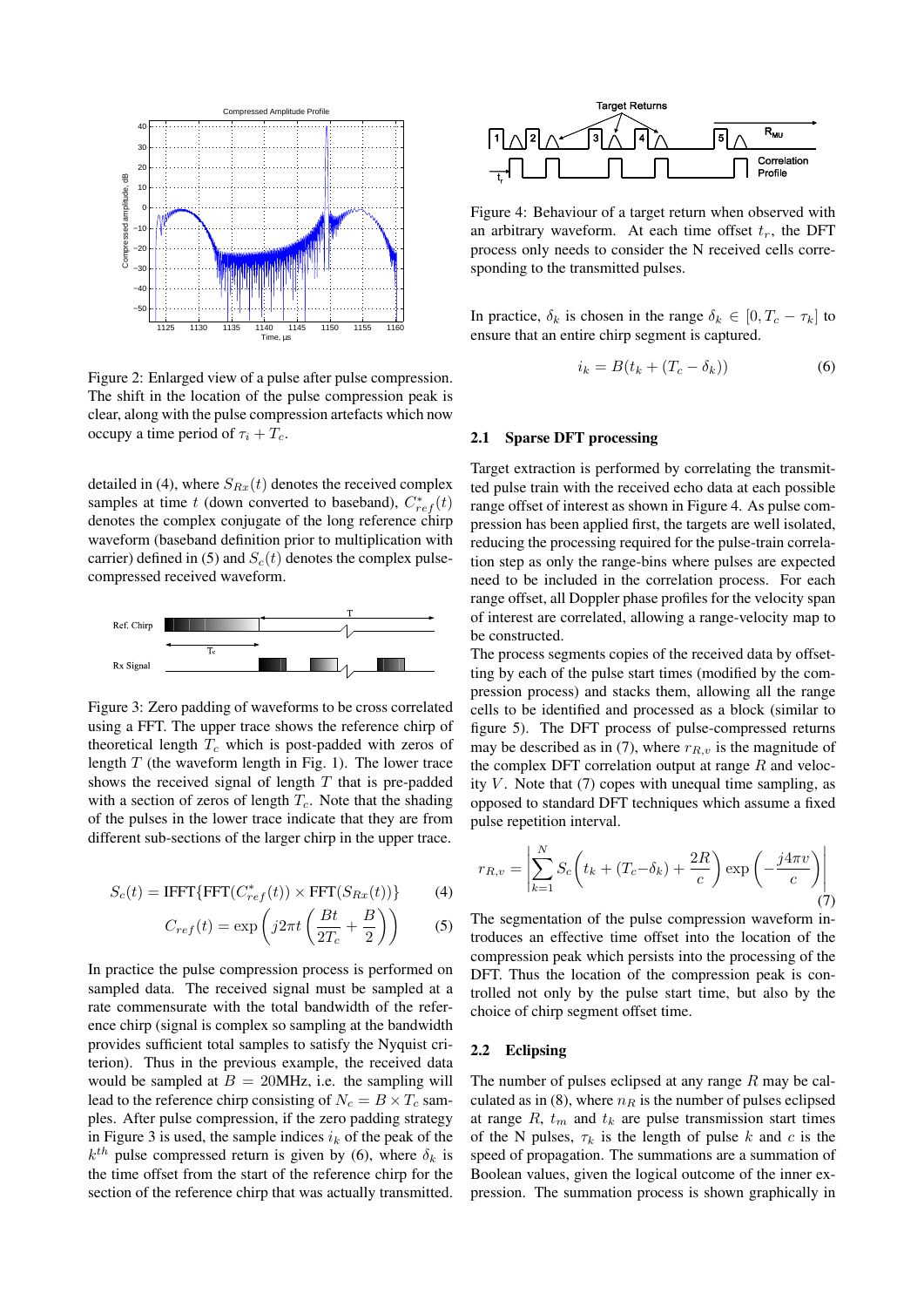

Figure 5: Separating pulse train into individual fragments for each transmitted pulse envelope in order to establish overall eclipsing profile.

Figure 5. The locations of regions of eclipsing are governed only by the start times and lengths of pulses; by allowing the choice of chirp fragment frequency in transmission, the performance of the DFT process may be almost completely decoupled from the issues of eclipsing.

$$
n_R = \sum_{k=1}^{N-1} \sum_{m=k}^{N} \left( (t_m - t_k) \le \frac{2R}{c} \le (t_m - t_k + \tau_k) \right) \tag{8}
$$

## 3 Optimisation Procedure

Evolutionary Algorithms (EAs) are optimisers which use an approach inspired by the natural phenomenon of biological evolution [5] and directly exploit the Darwinian concept of 'survival of the fittest' where the best specimens of a species live long and produce many offspring while the weaker members of the population die young and have few or no offspring. Successive generations tend to become dominated by the best features from previous generations. In the context of mathematical optimisation, each member of a population is a potential solution to the optimisation problem, which in this paper is a waveform structure. The 'fitness' (quality) of each population member is measured by an 'objective function', which in this paper is to minimise the velocity and range ambiguity of the waveform whilst also limiting the effects of range eclipsing.

EA optimisation is an iterative process with each iteration representing one 'generation'. Each generation should comprise members that are generally fitter than their predecessors as a result of selective breeding and replacement. As the population becomes fitter as a whole, the individual members will begin to appear very similar to one another until the population eventually converges to an optimal solution. We found that the best results were obtained using an 'Evolutionary Programme' (EP) [5]. In the terminology of the EP, each population member is called a 'chromosome' which comprises a number of individual 'genes'. In this paper, a chromosome represents the PI sequence and chirp offsets of a transmitted waveform. The optimisation process performed by the EP is:



Figure 6: Amplitude profile of optimised schedule.

- 1. Generate an initial population of random chromosomes,
- 2. evaluate the fitness of each member of the population,
- 3. select a subset of the population to be allowed to 'reproduce',
- 4. combine the selected subset of 'parents' into 'offspring',
- 5. introduce some 'mutations' (changes) into the new offspring,
- 6. select the best P solutions from the sorted set of the parents and offspring.
- 7. repeat from step 2 for a given number of generations.

For simplicity, the transmitted pulse lengths,  $\tau$ , have been kept constant and therefore the chromosome structure used in this paper consists of two sections. The first section has *N*−1 timing genes, each gene being in the range  $q_t(i) \in$ [0*,* 1] and the pulse start times are established using (9) and (2). The last interval,  $T_N$ , is set by the required unambiguous range and so is not encoded in the chromosome.

$$
T_i = \frac{g_t(i)}{\sum_{m=1}^{N-1} g_t(m)} \left( T - \frac{2R_{mu}}{c} - \sum_{k=1}^{N} \tau_k \right) \tag{9}
$$

The second section of the chromosome consists of chirp genes,  $g_c(i)$ , and the chirp section used for transmission,  $C_i(t)$ , at pulse *i* is given in (10) and  $t = 0 \dots \tau_i$  is used to create the chirp.

$$
C_i(t) = \exp\left(j2\pi t \left(\frac{Bt}{2T_c} + g_c(i)(T_c - \tau_i)\right)\right)
$$
 (10)

The total chromosome structure is therefore 2*N−*1 realvalued genes. The pulse start timings and chirp offset timings are quantised to the sample resolution defined by the chirp bandwidth *B* before the waveform is analysed. To reduce the effects of spectral spreading during pulse compression, each of the transmitted chirps is amplitude weighted using a Hamming window [3].

The evolutionary programme used a working population of 20 chromosomes and ran for 500 generations. The offspring were created by creating a copy of each parent chromosome in turn and then crossing over 70% of the genes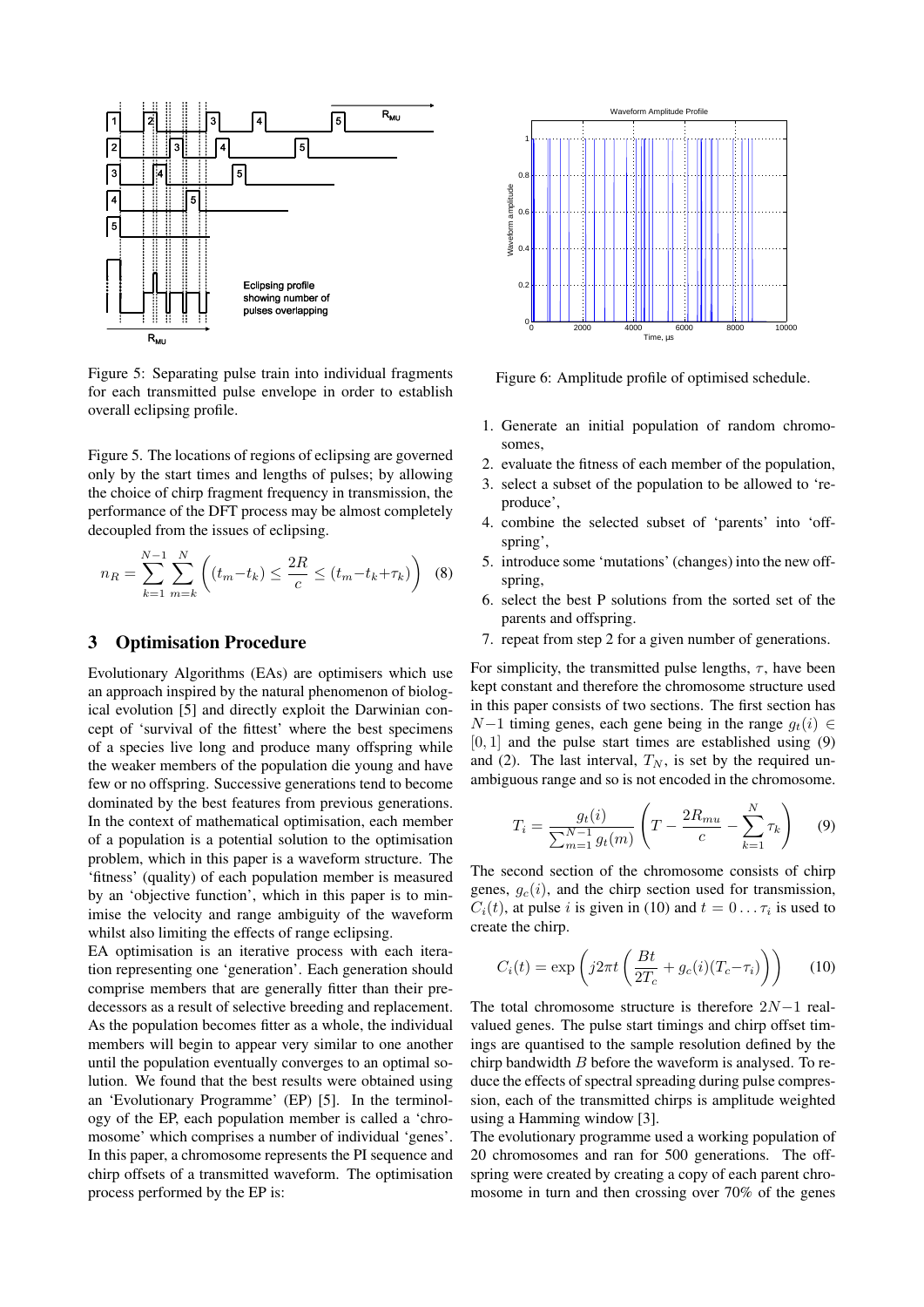

Figure 7: Eclipsing profile of optimised waveform.

with genes from another chromosome chosen at random from the parent population; which genes were swapped was chosen at random. The offspring chromosome was then altered through mutation where 90% of the gene values were perturbed by a small random value which was generated from a Gaussian distribution. The EP was run multiple times and although on each run the solutions differed (suggesting the results are good local optima and not necessarily the global-optimum solution), they were of similar performance.

# 4 Example Optimised Waveform

#### 4.1 10GHz 10ms Dwell, 32 Pulses

The evolutionary process was set to search for waveforms for a radar with a carrier of 10GHz, *Rmu*=200km, range resolution of 20m, 32 transmitted pulses all with lengths of  $\tau = 10\mu s$ , total dwell of  $10ms$  and a velocity space of interest of *±*1500*ms−*<sup>1</sup> . The structure of the waveform has an average duty cycle of 3.2%.

The waveforms have all been assessed based on the pattern of eclipsing in range and the overall range-velocity ambiguity diagram. If DFT processing is applied as in (7), the ambiguity diagram may be formed as the product of the magnitude of the DFT profile in range for a zero velocity target, multiplied by the magnitude of the DFT profile in velocity for a zero range target. The resulting matrix may now be scaled by the maximum peak value in the matrix (i.e. the central peak) and provides the ambiguity diagram. For clarity, the range and velocity slices are presented.

Figure 6 shows the amplitude profile of an example optimised waveform. It is clear that the pulse intervals are nonuniform, helping to prevent ambiguities in the range and Doppler processing. Figure 7 shows the eclipsing profile of the optimised waveform. At time zero, all of the pulses have a presence hence there are all 32 pulses visible as overlapping to the left of the figure. The number of pulses eclipsed at any one range varies with time over the full *Rmu* of interest but the maximum level has been minimised by the evolutionary algorithm. Figure 8 shows the range profile of the ambiguity function, plotted on a logarithmic vertical



Figure 8: Range ambiguity profile of optimised waveform (vertical scale in dB).



Figure 9: Velocity ambiguity profile of optimised waveform (vertical scale in dB)

axis. The profile has the main correlation peak at 0dB on the far left of the figure, falling rapidly as range advances. Overall the ambiguity profile shows a good separation between the target detections and the time-sidelobe artefacts of the pulses in the waveform.

Figure 9 shows one side of the velocity ambiguity function profile (it is symmetric), plotted on a logarithmic vertical axis. The profile has the main correlation peak at 0dB on the far left of the figure. The correlation behaviour falls rapidly and is very variable with velocity out to the maximum velocity of interest. The Doppler sidelobe artefacts are higher in the velocity domain than in range however the combined sidelobe attenuation levels will provide useful detection of high-flying targets in a multi-function radar system. As the number of pulses used, *N*, is increased, the level of the time and Doppler sidelobe artefacts reduces, enhancing performance further. The evolutionary method is capable of optimising waveform structures with hundreds of pulses if necessary.

As the number of pulses is increased for a given waveform length *T*, the eclipsing profile and range ambiguity function become more difficult to optimise, however the velocity ambiguity profile generally becomes simpler to opti-